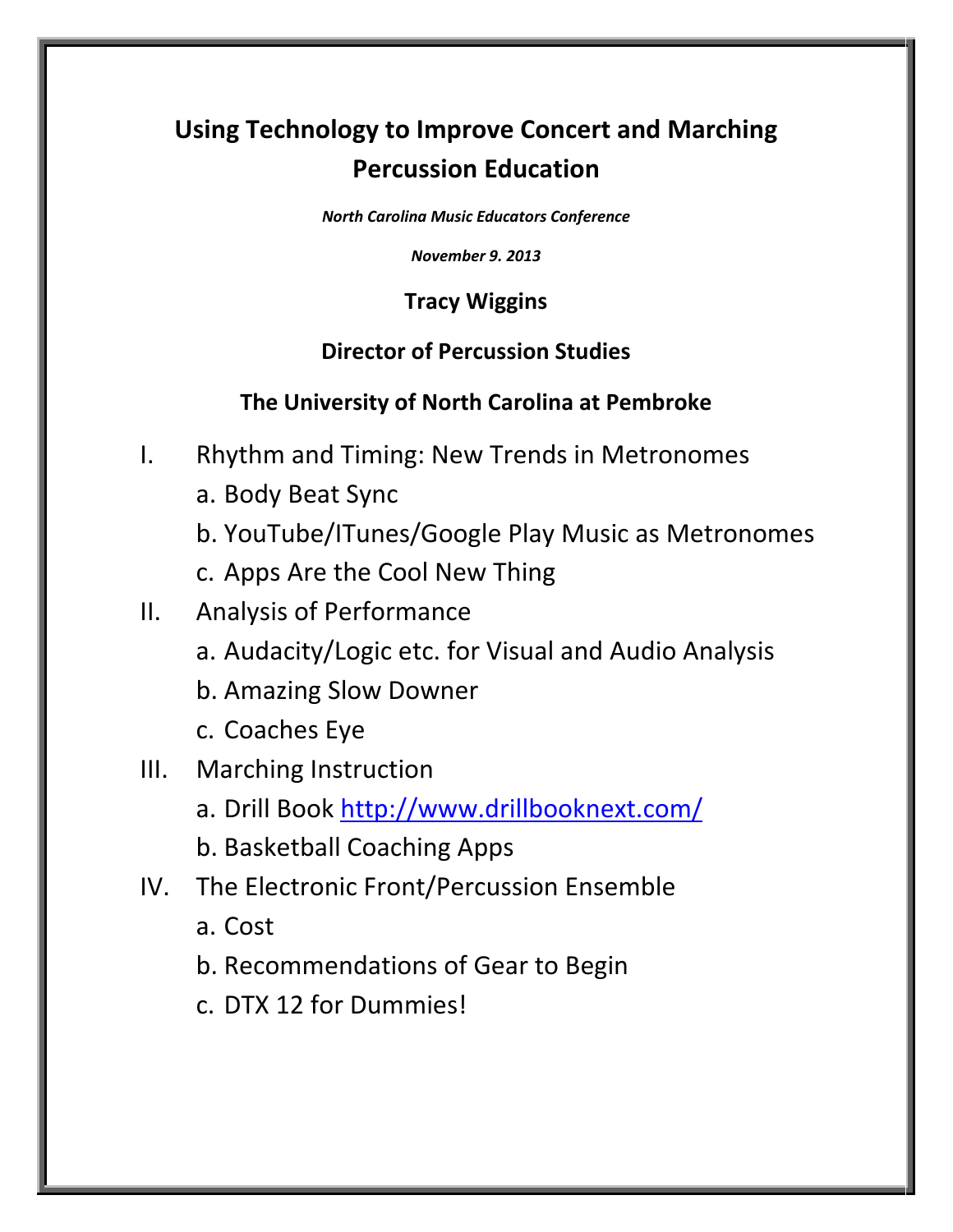## Cost Breakdown Analysis

(Prices from Steve Weiss Music for Yamaha Gear and McCormick's for Audio Gear) 1 4.3 Octave Marimba with Rack \$5,049.95 1 Vibraphone with Rack \$4944.95 1 Set of Bells \$559.95 1 Xylophone with Rack \$3399.95 Chimes \$7909.95 Drumset \$899.99 (Yamaha Stage Custom) 4 Timpani \$8484.95 (Yamaha Fiberglass Series) 4 Concert toms \$1084.95 Drumset Rack \$369.95 Concert Snare Drum \$559.95 Cymbals Approximately \$2000 for Variety of Sounds and Colors Concert Bass Drum \$729.95 plus \$659.95 for Stand Tam Tam \$389.95 plus \$129.95 for Stand Timpani and Drumset Carts \$1445 each Additional Cymbal Mounts etc. \$30-60 each DXR15 Speakers \$799.99 Microphone Setup \$149.95 each for Mallets; \$325 for timpani Malletkat \$2011 for 3 octave; \$3588 for 3 octave with Motif Sounds; \$4199 for 4 octave with Motif Sounds Rack for Malletkat \$478 Yamaha DTX12 \$700